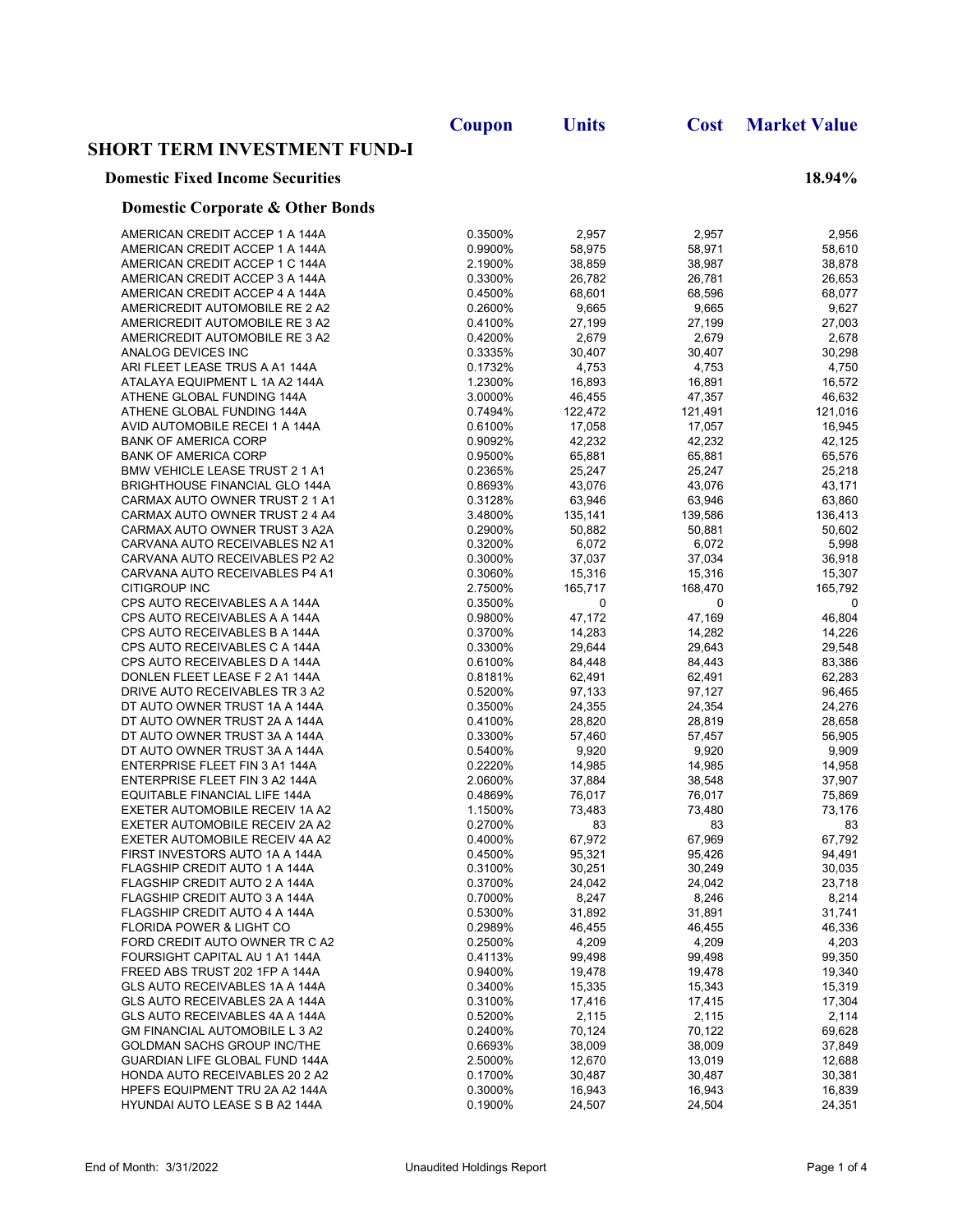|                                                                  | Coupon             | <b>Units</b>       | <b>Cost</b>        | <b>Market Value</b> |
|------------------------------------------------------------------|--------------------|--------------------|--------------------|---------------------|
| <b>HYUNDAI AUTO RECEIVABLES B A2</b>                             | 0.2400%            | 85,898             | 85,890             | 85,406              |
| KEYBANK NA/CLEVELAND OH                                          | 0.6100%            | 42,232             | 42,232             | 41,925              |
| KUBOTA CREDIT OWNER 2A A1 144A                                   | 0.1652%            | 4,190              | 4,190              | 4,188               |
| MANUFACTURERS & TRADERS TRUST                                    | 2.5000%            | 101,356            | 103,097            | 101,397             |
| MARLETTE FUNDING TRU 1A A 144A                                   | 0.6000%            | 5,946              | 5,946              | 5,922               |
| MARLETTE FUNDING TRU 1A A 144A                                   | 1.3600%            | 105,579            | 105,435            | 104,867             |
| MARLETTE FUNDING TRU 2A A 144A                                   | 0.5100%            | 14,971             | 14,971             | 14,829              |
| MASSMUTUAL GLOBAL FUNDING 144A                                   | 0.4693%            | 55,746             | 55,746             | 55,587              |
| MERCEDES-BENZ AUTO LEASE B A2<br>MISSISSIPPI POWER CO            | 0.2200%<br>0.5903% | 46,350<br>39,698   | 46,347<br>39,698   | 46,123<br>39,343    |
| <b>MORGAN STANLEY</b>                                            | 0.0000%            | 50,678             | 50,678             | 50,450              |
| <b>MORGAN STANLEY</b>                                            | 2.7500%            | 143,588            | 146,508            | 143,832             |
| NEW YORK LIFE GLOBAL FUND 144A                                   | 0.3597%            | 33,785             | 33,785             | 33,645              |
| PRESTIGE AUTO RECEI 1A A2 144A                                   | 0.5500%            | 70,105             | 70,101             | 69,695              |
| PRINCIPAL LIFE GLOBAL FUN 144A                                   | 0.4294%            | 76,017             | 76,017             | 75,218              |
| SANTANDER DRIVE AUTO RECE 1 A3                                   | 0.3200%            | 81,766             | 81,827             | 81,674              |
| SANTANDER DRIVE AUTO RECE 2 A2                                   | 0.2800%            | 4,085              | 4,085              | 4,083               |
| SANTANDER DRIVE AUTO RECE 3 A2                                   | 0.2900%            | 25,095             | 25,094             | 25,059              |
| SANTANDER DRIVE AUTO RECE 4 A2                                   | 0.3700%            | 50,397             | 50,394             | 50,182              |
| SANTANDER DRIVE AUTO RECEI 3 C                                   | 2.4900%            | 86,462             | 86,732             | 86,642              |
| SANTANDER RETAIL AUT B A2 144A                                   | 0.3100%            | 17,621             | 17,620             | 17,486              |
| SCF EQUIPMENT LEASI 1A A1 144A                                   | 0.6317%            | 82,015             | 82,015             | 81,932              |
| TOWD POINT MORTGAG EBO1 A 144A                                   | 2.1610%            | 39,214             | 39,214             | 39,019              |
| TOYOTA MOTOR CREDIT CORP                                         | 0.6000%            | 101,356            | 101,356            | 101,319             |
| <b>TOYOTA MOTOR CREDIT CORP</b>                                  | 0.4319%            | 38,009             | 38,009             | 37,859              |
| <b>TOYOTA MOTOR CREDIT CORP</b>                                  | 0.4169%            | 54,901             | 54,901             | 54,930              |
| <b>TOYOTA MOTOR CREDIT CORP</b>                                  | 0.5800%            | 152,034            | 152,177            | 151,959             |
| <b>TOYOTA MOTOR CREDIT CORP</b>                                  | 0.6500%            | 76,017             | 76,017             | 75,871              |
| UNITED AUTO CREDIT SE 1 A 144A                                   | 0.3400%            | 3,243<br>50,255    | 3,243              | 3,241               |
| UNITED AUTO CREDIT SE 1 A 144A<br>VOLKSWAGEN AUTO LEASE TRU A A2 | 1.1100%<br>0.2700% | 33,017             | 50,254<br>33,015   | 50,123<br>32,971    |
| WESTLAKE AUTOMOBIL 1A A2A 144A                                   | 0.3900%            | 37,269             | 37,319             | 37,031              |
| WESTLAKE AUTOMOBIL 2A A2A 144A                                   | 0.3200%            | 37,909             | 37,906             | 37,590              |
| WESTLAKE AUTOMOBILE 3A A2 144A                                   | 0.5600%            | 21,563             | 21,599             | 21,512              |
| WESTLAKE AUTOMOBILE 3A A2 144A                                   | 0.5700%            | 97,133             | 97,126             | 96,456              |
| WESTLAKE AUTOMOBILE 3A C 144A                                    | 2.4900%            | 55,024             | 55,338             | 55,107              |
| <b>Total of Domestic Corporate &amp; Other Bonds</b>             |                    |                    | 4,471,652          | 4,442,290           |
| <b>International Securities</b>                                  |                    |                    |                    | 24.72%              |
| <b>AUSTRALIA</b>                                                 |                    |                    |                    |                     |
| AUSTRALIA & NZ BK DISC                                           | 0.0000%            | 126,695            | 126,427            | 126,427             |
| AUSTRALIA & NZ BK IB NT                                          | 0.4900%            | 168,927            | 168,927            | 168,927             |
| COMMONWEALTH BANK OF AUSTRALIA                                   | 0.4900%            | 126,695            | 126,695            | 126,695             |
| <b>COMWLTH BK AUST DISC</b>                                      | 0.0000%            | 232,274            | 231,837            | 231,837             |
| MACQUARIE BANK LTD IB NT                                         | 0.4800%            | 240,721            | 240,721            | 240,721             |
| NATIONAL AUST BK LTD IB NT                                       | 0.4500%<br>0.4200% | 270,283            | 270,283<br>185,819 | 270,283             |
| <b>WESTPAC BANKING CORP/NY</b><br><b>WESTPAC BANKING IB NT</b>   | 0.1900%            | 185,819<br>156,257 | 156,257            | 185,638<br>156,257  |
| <b>CANADA</b>                                                    |                    |                    |                    |                     |
| <b>BANK OF MONTREAL</b>                                          | 0.9672%            | 46,455             | 46,455             | 46,508              |
| BANK OF NOVA SCOTIA C/D                                          | 0.2300%            | 109,802            | 109,802            | 109,802             |
| <b>BANK OF NOVA SCOTIA/HOUSTON</b>                               | 0.4900%            | 173,150            | 173,150            | 173,150             |
| <b>BANK OF NOVA SCOTIA/THE</b>                                   | 0.4299%            | 84,463             | 84,463             | 83,832              |
| CANADIAN IMP BK NY INSTL C/D                                     | 0.2300%            | 88,687             | 88,687             | 88,687              |
| CANADIAN IMPERIAL BANK OF COMM                                   | 0.5400%            | 177,373            | 177,373            | 177,129             |
| NATIONAL BK CANADA DISC                                          | 0.0000%            | 177,373            | 177,081            | 177,081             |
| NATIONAL BK CANADA IB NT                                         | 0.4900%            | 88,687             | 88,687             | 88,687              |
| ROYAL BANK OF CANADA                                             | 0.6013%            | 58,280             | 58,280             | 58,344              |
| ROYAL BANK OF CANADA/NEW YORK                                    | 0.4600%            | 67,571             | 67,571             | 67,571              |
| ROYAL BK CANADA DISC                                             | 0.0000%            | 76,017             | 75,805             | 75,805              |
| TORONTO-DOMINION BANK/THE                                        | 0.3369%            | 88,687             | 88,687             | 88,532              |
| TORONTO-DOMINION BANK/THE                                        | 0.3993%            | 80,240             | 80,240             | 79,537              |
| <b>FINLAND</b>                                                   |                    |                    |                    |                     |
| NORDEA BANK ABP 144A                                             | 4.2500%            | 92,910             | 96,467             | 93,809              |
| NORDEA BANK ABP/NEW YORK NY                                      | 0.4700%            | 219,605            | 219,605            | 219,605             |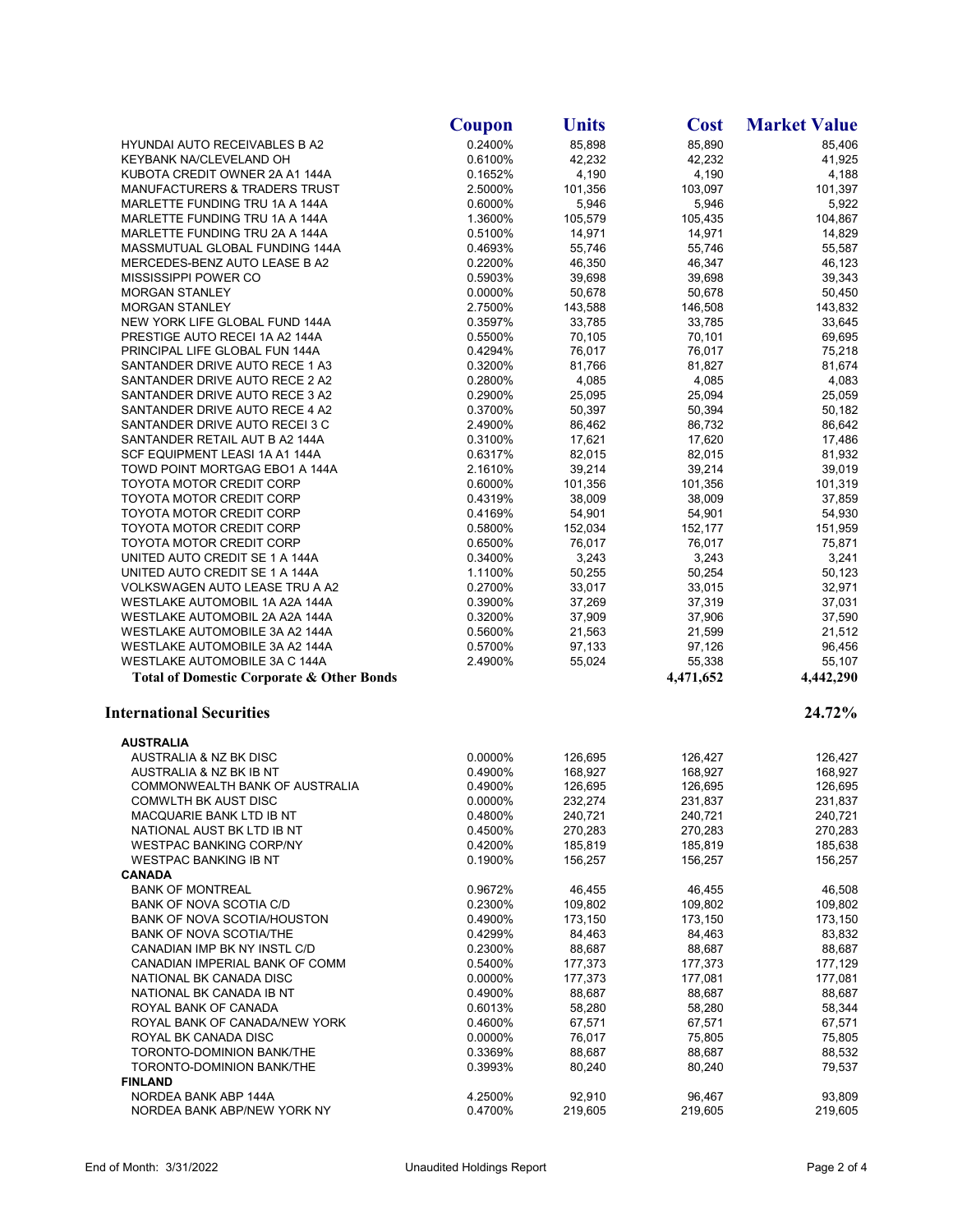|                                                                                                   | Coupon  | <b>Units</b> | <b>Cost</b> | <b>Market Value</b> |
|---------------------------------------------------------------------------------------------------|---------|--------------|-------------|---------------------|
| <b>FRANCE</b>                                                                                     |         |              |             |                     |
| <b>BNP PARIBAS NY C/D</b>                                                                         | 0.4200% | 84,463       | 84,463      | 84,463              |
| <b>BPCE DISC</b>                                                                                  | 0.0000% | 84,463       | 84,419      | 84,419              |
| BPCE SA 144A                                                                                      | 3.0000% | 101,356      | 104,091     | 101,554             |
| CREDIT AGRICOLE CORPORATE AND                                                                     | 0.4300% | 287,175      | 287,175     | 287,175             |
| DEXIA CREDIT LOCAL SA REGS                                                                        | 2.3750% | 84,463       | 85,909      | 84,841              |
| SOCIETE GENERALE DISC                                                                             | 0.0000% | 67,571       | 67,452      | 67,452              |
| SOCIETE GENERALE NY INSTL C/D                                                                     | 0.4500% | 211,158      | 211,158     | 211,158             |
| <b>GERMANY</b>                                                                                    |         |              |             |                     |
| <b>BASF AKTIENGESELL DISC</b>                                                                     | 0.0000% | 84,463       | 84,251      | 84,251              |
| DEUTSCHE BANK AG/NEW YORK NY                                                                      | 0.5495% | 46,455       | 46,455      | 46,157              |
| <b>JAPAN</b>                                                                                      |         |              |             |                     |
| MITSUBISHI UFJ FINANCIAL GROUP                                                                    | 2.6230% | 194,266      | 195,890     | 195,020             |
| MIZUHO BANK LTD/NEW YORK NY                                                                       | 0.4500% | 109.802      | 109,797     | 109.797             |
|                                                                                                   | 0.0000% | 105,579      | 105,334     |                     |
| <b>SUMITOMO TR &amp; BKG DISC</b>                                                                 |         |              |             | 105,334             |
| <b>NEW ZEALAND</b>                                                                                |         |              |             |                     |
| BNZ INTL FDG LTD IB NT                                                                            | 0.9701% | 50,678       | 50,678      | 50,678              |
| <b>SPAIN</b>                                                                                      |         |              |             |                     |
| <b>BANCO SANTANDER SA</b>                                                                         | 3.5000% | 101,356      | 103,747     | 101,399             |
| <b>SWEDEN</b>                                                                                     |         |              |             |                     |
| SKANDINAVISKA ENS DISC                                                                            | 0.0000% | 97,133       | 97,008      | 97,008              |
| SVENSKA HDLSBK DISC                                                                               | 0.0000% | 143,588      | 143,095     | 143,095             |
| <b>SWITZERLAND</b>                                                                                |         |              |             |                     |
| CREDIT SUISSE AG/NEW YORK NY                                                                      | 0.4279% | 92,910       | 92,910      | 92,578              |
| CREDIT SUISSE AG/NEW YORK NY                                                                      | 0.2589% | 122,472      | 122,472     | 122,472             |
| <b>CREDIT SUISSE FST DISC</b>                                                                     | 0.0000% | 109,802      | 109.646     | 109,646             |
| UBS AG/LONDON 144A                                                                                | 0.3693% | 63,348       | 63,348      | 63,139              |
| <b>UNITED KINGDOM</b>                                                                             |         |              |             |                     |
| <b>BARCLAYS BANK PLC C/D</b>                                                                      | 1.0000% | 147,811      | 147,811     | 147,811             |
| <b>GLAXOSMITHKLINE CAPITAL PLC</b>                                                                | 2.8750% | 143,588      | 146,504     | 143,787             |
| <b>HSBC HOLDINGS PLC</b>                                                                          | 0.6293% | 38,009       | 38,009      | 37,624              |
| STANDARD CHART DISC                                                                               | 0.0000% | 93,754       | 93,500      | 93,500              |
| <b>Total of International Securities</b>                                                          |         |              | 5,814,437   | 5,799,218           |
| <b>Cash Equivalent Securities</b>                                                                 |         |              |             | 56.34%              |
| <b>Commercial Paper</b>                                                                           |         |              |             |                     |
| <b>BOFA SECURITIES DISC</b>                                                                       | 0.0000  | 143,588      | 142,872     | 142,872             |
| DLLMT 2021-1 LLC 1A A1 144A                                                                       | 0.0023  | 13,876       | 13,876      | 13,876              |
| ENTERPRISE FLEET FIN 2 A1 144A                                                                    | 0.0017  | 6,093        | 6,093       | 6,093               |
| GM FINANCIAL CONSUMER AUT 1 A1                                                                    | 0.0023  | 28,439       | 28,439      | 28,439              |
| HPEFS EQUIPMENT TRU 1A A1 144A                                                                    | 0.0043  | 81,823       | 81,823      | 81,823              |
| <b>HSBC USA INC DISC</b>                                                                          | 0.0000  | 84,463       | 84,307      | 84,307              |
| OLD LINE FDG CORP DISC                                                                            | 0.0000  | 94,599       | 94,336      | 94,336              |
| SOUTHERN CALIFORNIA EDISON CO                                                                     | 0.0052  | 46,455       | 46,455      | 46,455              |
| TORONTO-DOMINION BK NY INSTL C                                                                    | 0.0050  | 67,571       | 67,571      | 67,571              |
| <b>U S TREASURY BILL</b>                                                                          | 0.0000  | 11,241,479   | 11,228,554  | 11,228,554          |
| WORLD OMNI AUTO RECEIVABL A A1                                                                    | 0.0040  | 92,262       | 92,262      | 92,262              |
|                                                                                                   |         |              |             |                     |
| <b>Total of Commercial Paper</b>                                                                  |         |              | 11,886,587  | 11,886,587          |
| <b>Government and Agency Debt</b>                                                                 |         |              |             |                     |
| FEDERAL HOME LN BK CONS BD                                                                        | 0.0035  | 253,390      | 253,390     | 253,414             |
| FEDERAL FARM CR BK CONS BD                                                                        | 0.0034  | 143,588      | 143,575     | 143,597             |
| <b>Total of Government and Agency Debt</b>                                                        |         |              | 396,965     | 397,012             |
|                                                                                                   |         |              |             |                     |
| <b>Cash &amp; Cash Equivalents</b>                                                                |         |              |             |                     |
|                                                                                                   |         | 1,114,916    | 1,114,916   | 1,114,916           |
|                                                                                                   | 0.0030  |              |             |                     |
|                                                                                                   |         | 0            | -183,543    | $-183,543$          |
| <b>GOLDMAN CORP TRI REPO</b><br>Cash, Payables, Receiveables.<br>Total of Cash & Cash Equivalents |         |              | 931,373     |                     |
|                                                                                                   |         |              |             | 931,373             |